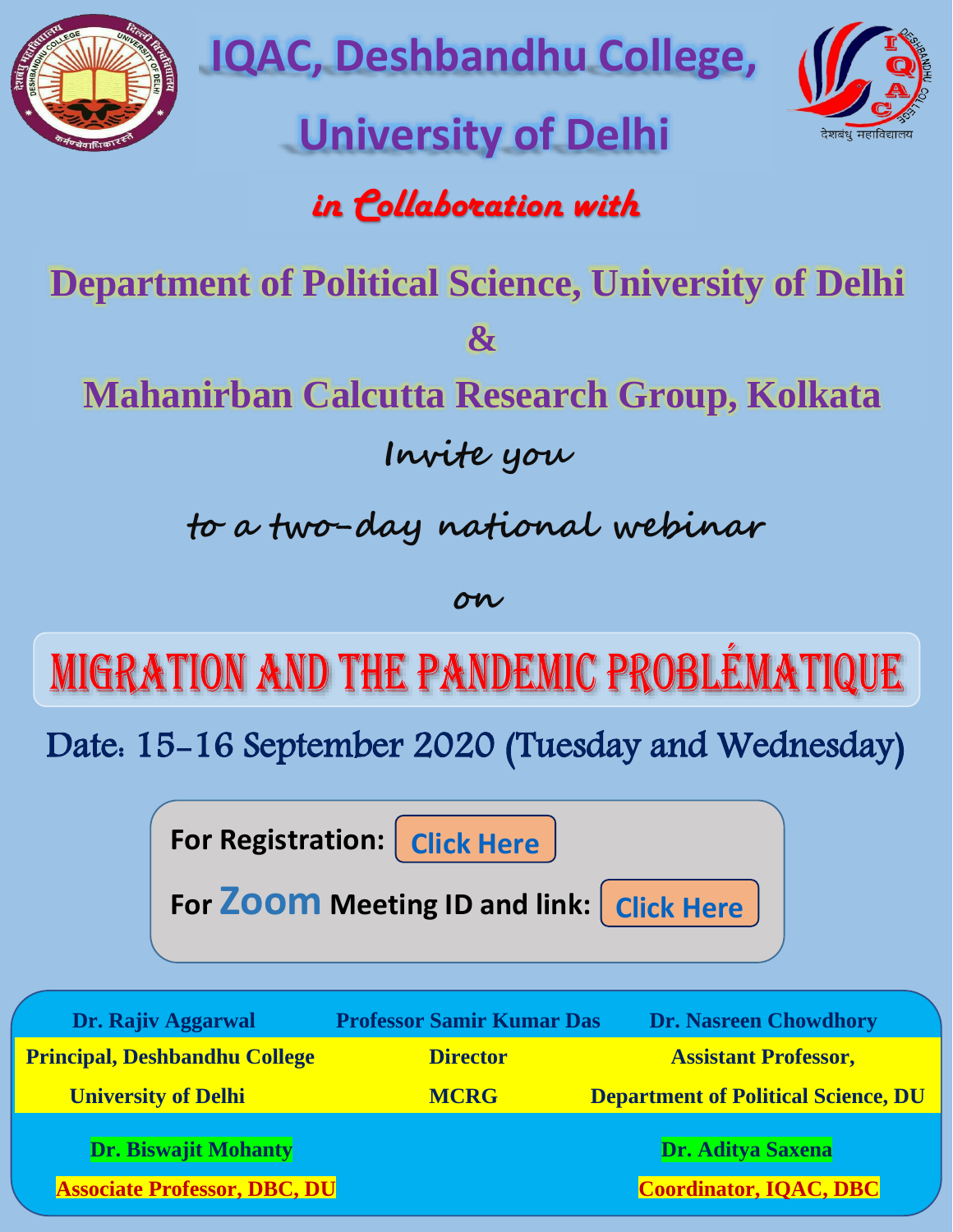

**Day I**

### **15-September-2020**

**2020**

9.30 AM -10.00 AM

Inaugural

**Welcome address** 

Professor Samir Kumar Das, Director, Mahanirban Calcutta Research Group, Kolkata

**Inaugural Communication Dr. Rajiv Aggarwal, Principal, Deshbandhu College, University of Delhi**

Welcome address by

**Dr. Nasreen Chowdhory, Assistant Professor, Department of Political Science, University of Delhi**

Mahanirban Calcutta Research Group

 $P_{10.00 \text{ AM}} - 10.30 \text{ AM}$  Session-I

**Keynote address** 

Professor Veena Kukreja, Department of Political Science, University of Delhi Professor, Department of Political Science,

**10.00 a.m. – 10.30 a.m.** 

**Moderator: Dr. Biswajit Mohanty, Associate Professor, Department of Political Science, Deshbandhu College, University of Delhi**

10.30 AM -12.00 PM

**Technical Session-I** 

**Theme: Pandemic and Migration: A Historical Overview** 

**Moderator: Dr Biswayit Mohanty** 

Keynote speaker: Professor Veena Kukreja, **Professor Ujjwal K Singh, Department of Political Science, University of Delhi**

# *Speakers***:**

**Professor Prabhu Mohapatra, Department of History, University of Delhi,** 

**10:30 a.m. – 12.00 p.m. Dr. Maya Jones, Assistant Professor, Department of History, Jesus and Mary College, DU**

**Dr. Mukta Naik, Fellow, Council for Policy Research**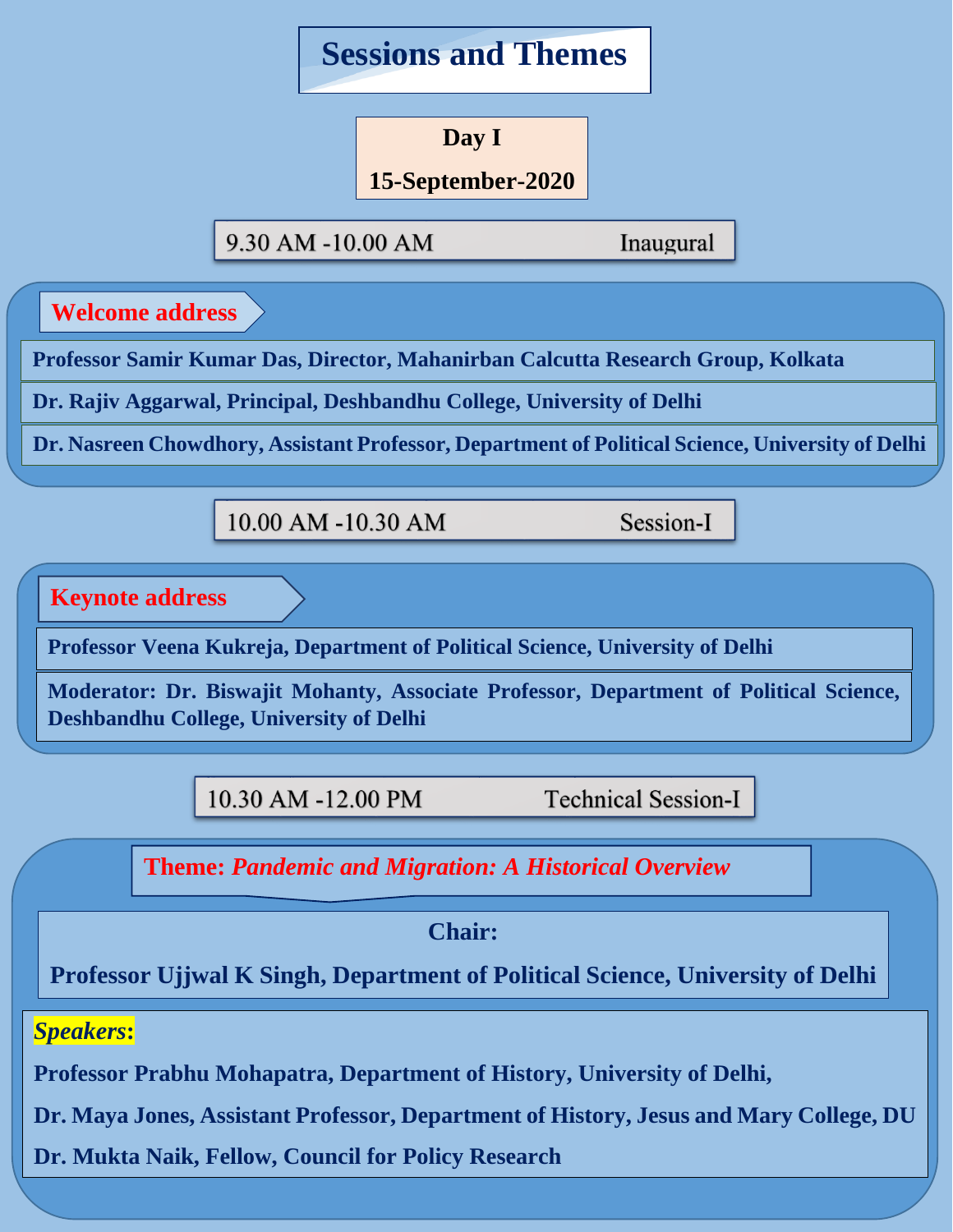| 12.00 PM -1.00 PM |  |  |
|-------------------|--|--|
|-------------------|--|--|

**Lunch Break** 

1.00 PM -2.30 PM

**Technical Session II** 

**Theme:** *Migration and Pandemic in India*

**Chair: Dr. Rana Behal, formerly Associate Professor, Department of History, Deshbandhu College**

## **Speakers:**

**Professor Deepak K Mishra, Center for the Study of Regional Development, Jawaharlal Nehru University**

**Ashish Sagar, Social Activist and Freelance Journalist, Bundelkhand**

**Day II**

**16 September 2020**

9.30 AM to 10.30 AM

### **Keynote Speaker:**:

**Professor Manoranjan Mohanty, Formerly Professor, Department of Political Science, University of Delhi**

**Moderator: Dr. Deba Prasad Nanda, Associate Professor, Department of Political Science, Deshbandhu College, University of Delhi**